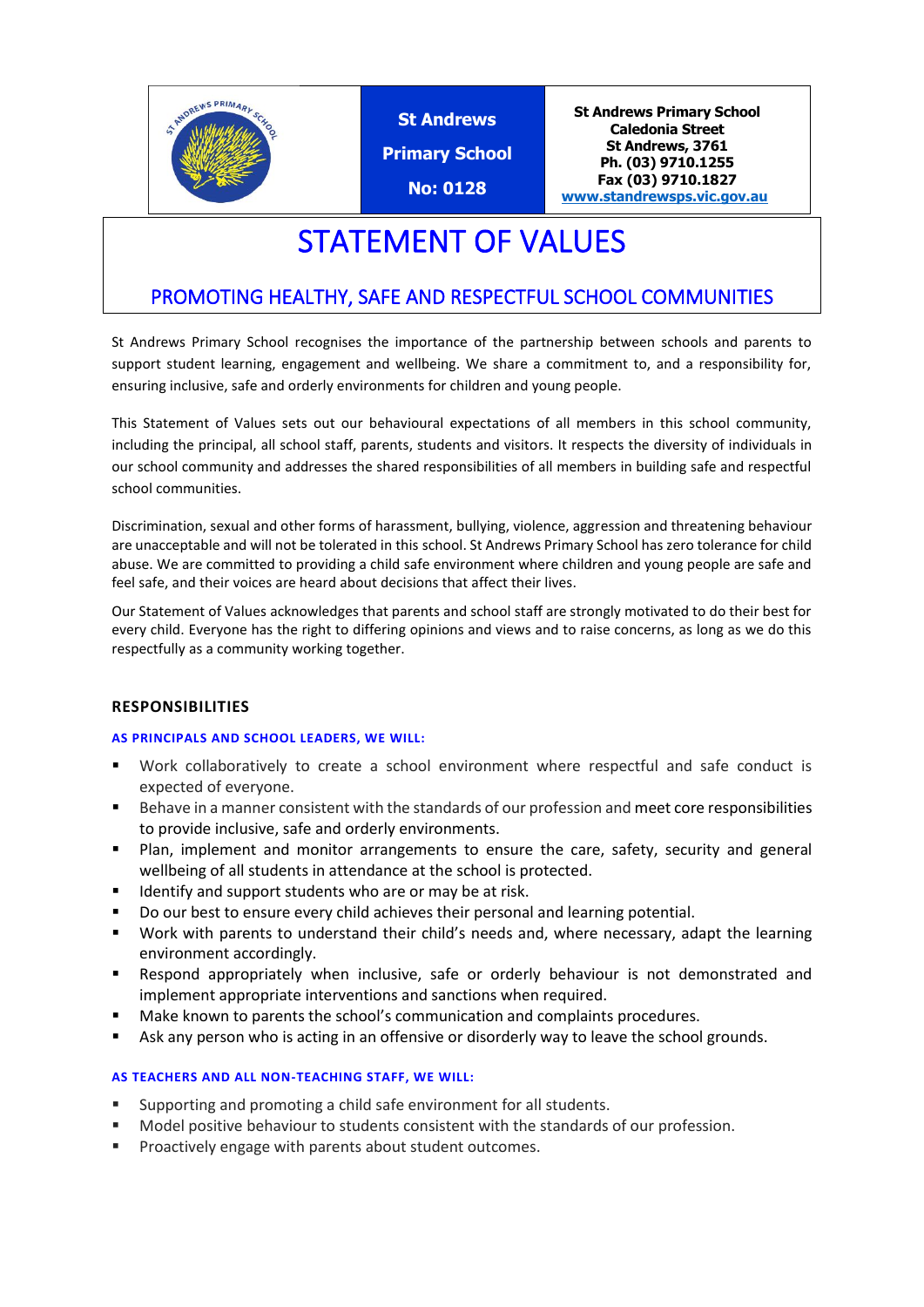- Work with parents to understand the needs of each student and, where necessary, adapt the learning environment accordingly.
- Work collaboratively with parents to improve learning and wellbeing outcomes for students with additional needs.
- **•** Communicate with the principal and school leaders in the event we anticipate or face any tension or challenging behaviours from parents.
- Treat all members of the school community with respect.

#### **AS PARENTS, WE WILL:**

- Model positive behaviour to our child.
- **E** Ensure our child attends school on time, every day the school is open for instruction.
- Take an interest in our child's school and learning.
- Work with the school to achieve the best outcomes for our child.
- **EXECOMMUNICATE:** Communicate constructively with the school and use expected processes and protocols when raising concerns.
- Support school staff to maintain a safe learning environment for all students.
- Follow the school's complaints processes if there are complaints.
- Treat all school leaders, staff, students, and other members of the school community with respect.

#### **AS STUDENTS, WE WILL:**

- Model positive behaviour to other students.
- Comply with and model school values.
- Behave in a safe and responsible manner.
- Respect ourselves, other members of the school community and the school environment.
- Actively participate in school.
- Not disrupt the learning of others and make the most of our educational opportunities

#### **AS COMMUNITY MEMBERS, WE WILL:**

- Model positive behaviour to the school community.
- Treat other members of the school community with respect.
- Support school staff to maintain a safe and orderly learning environment for all students.
- Utilise the school's communications policy to communicate with the school.

#### **THE DEPARMENT OF EDUCATION AND TRAINING WILL:**

- **•** Provide support and advice to principals to equip them to manage and respond to challenging behaviour of students, parents and staff.
- Provide practical guidance and resources to support schools to manage and respond to challenging behaviour of students, parents and staff.
- **•** Provide practical guidance and resources to support schools respond to and prevent bullying and promote cyber-safety and wellbeing.
- Provide access to evidence based resources and strategies to increase student safety, wellbeing and engagement.
- Provide schools with practical and legal support as required.
- **•** Provide parents with practical guidance and resources to resolve conflicts with the school.

#### **CONSEQUENCES FOR FAILING TO UPHOLD THE STATEMENT OF VALUES**

#### **UNREASONABLE BEHAVIOURS**

Behaviours that are considered inappropriate on and adjacent to school grounds or in relation to school business and that do not uphold the principles of this Statement of Values include when a person: